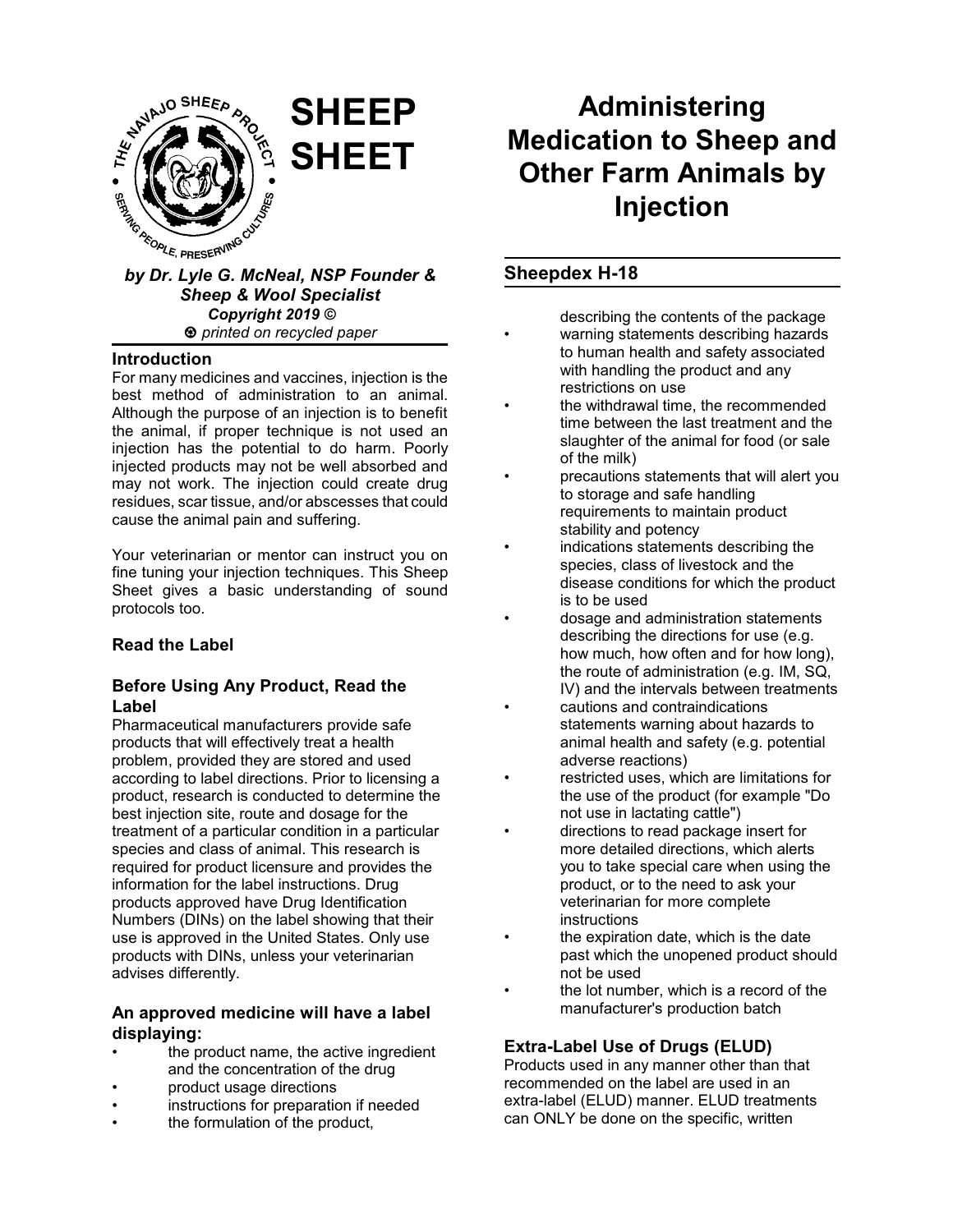recommendation of your veterinarian, who will provide additional information needed to use a product in the manner they are recommending.

Label withdrawal times may not be correct or the product may not work as expected if label directions are not followed.

## **General Principles for Administering Injections**

- Follow your veterinarian's or mentor's directions for all injections.
- Pick an area of clean, dry skin for injection.

## **Preparing the Product**

- Clean the bottle tops with a small amount of alcohol on a cotton swab or ball.
- Only enter the bottle with a sterile needle. Never re-enter a bottle of injectable medicine with a needle that has already been used for an animal injection.
- Remove all needles from bottles prior to storage.
- Store all products according the label directions.

# **Using Clean Equipment**

- Wash your hands before and after handling medicinal products.
- Use disposable syringes whenever possible.
- If using reusable syringes, use only hot water (no soap or detergent) to rinse them before using modified live virus vaccines. Chemicals may destroy the live virus and inactivate the vaccine.
- Use hot water and mild disinfectants to clean syringes for other types of injectable products.
- After cleaning, sterilize reusable syringes before reusing by autoclaving (high temperature, pressurized steam cleaning technique) is highly recommended.

# **Choosing Needles**

- Use a sterile needle for each animal.
- Use single use disposable needles whenever possible. Reusing needles can transmit infections (such as Ovine Progressive Pneumonia [OPP]) from animal to animal.
- Occasionally the same needle may be used for multiple injections (i.e., When

giving many doses in a short period of time, such as with injectable worming products). If doing so change the needle frequently ( i.e. every 10-15 animals). • Choose the smallest needle size (diameter) that is reasonable to use for the product type and volume to be injected. This will minimize tissue damage and reduce leakage of the product from the injection site. • Choose needles of the correct length for the type of injection you are giving and suitable for the size of animal being injected. Shorter needles (1.0 or 0.5 in.) can be used for subcutaneous injections; longer ones (1.5 in.) for intra-muscular injections. Smaller animals (i.e. lambs) have smaller muscle masses and should be injected with needles of appropriate length to prevent injury to nerves and other tissues.

# **Restraining Animals**

• Good animal restraint prevents injury to you and the animal. Good restraint prevents needles from breaking off at the hub when the animal moves suddenly, prevents accidental self-injection and allows good visualization of injection sites.

#### **Volume of Product to Inject**

- Inject quantities no greater than that recommended on the label, at one body site.
- Split large volumes into smaller amounts and inject at different locations. Generally for IM injections, inject no more than 10 mL per site. For SQ injections, inject no more than 20 mL per site.

# **Mixing Products**

• Do not combine vaccines or products in the same bottle or syringe unless the label clearly states to do so. Mixing can adversely affect the products by changing the pH, the chemical composition, or by causing components of the drug to precipitate out of solution. Shake or agitate products as directed on the label prior to use to ensure that they stay in proper suspension in the bottle.

# **Clean the Injection Site**

Make sure that the injection site is clean and (especially) free of mud and manure. Swab the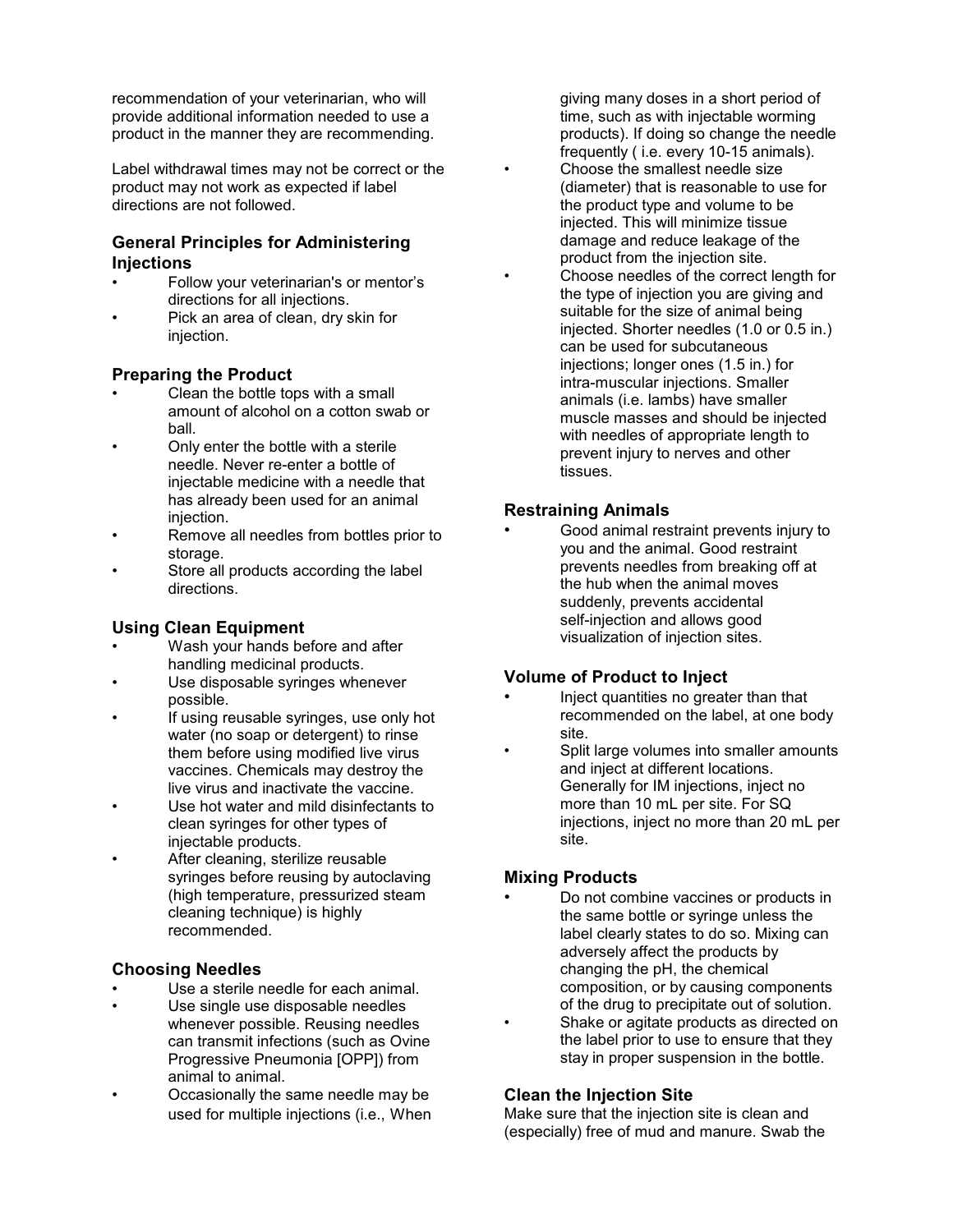injection site with alcohol if possible. Avoid injecting into damp or wet skin if possible also.

#### **Injection Techniques**

#### **Intramuscular Injections**

- Choose muscle tissue of lesser value to consumers for IM injections. In cattle, for example, IM injections where possible, are often given in the neck area instead of the hip.
	- Draw air into the syringe and inject the same volume of air into the bottle as the volume you plan to take out of the bottle to equalize the pressure. Failure to do so will make it difficult to withdraw the contents of the vial or bottle.
	- After filling the syringe with the product to be injected, point the syringe upwards and tap the barrel with your finger to make air bubbles move upwards into the syringe tip. Slowly and carefully push the plunger to eject the air bubbles from the syringe before injecting the product. • Give IM injections deep into a muscle.
		- Use a needle long enough to penetrate skin, subcutaneous tissue and fat to reach the muscle. The needle should enter the skin perpendicular to the skin surface.
		- Insert the needle into the animal, and then attach the syringe to the needle. Check that the needle is not in a blood vessel by pulling back on the plunger and observing for blood flow in the tip of the syringe. If blood appears, remove the needle and put it in a different location at least one inch away from the original injection site.



#### **Subcutaneous Injections**

- Generally, you can choose the subcutaneous (SQ) route when given a choice of either the intramuscular (IM) or SQ on the product label.
- Give SQ injections half way up the neck

in front of the shoulder, or over the ribs well behind the shoulder

- Use a 0.5 to 1 inch long needle.
- To give SQ injections for sheep, lift a fold of skin to make a skin "tent". Insert the needle through one side of the tent at an angle of 30 to 45 degrees relative to the surface of the body. For swine, it won't be possible to make a "tent", so slide the needle under the skin at an angle of about 30 degrees from parallel to the skin surface and inject.



#### **Intravenous Injections**

• For IV injections, get advice and training from your veterinarian, as this is a specialized technique that requires expertise and practice.



#### **Multiple Injections**

- Choose different injection sites on the body (e.g. opposite sides of the neck) when repeating treatments over a number of days.
- Place repeat injections at least 4 inches, or one hand-width from a previous injection site.

# **Anatomy of a Syringe**